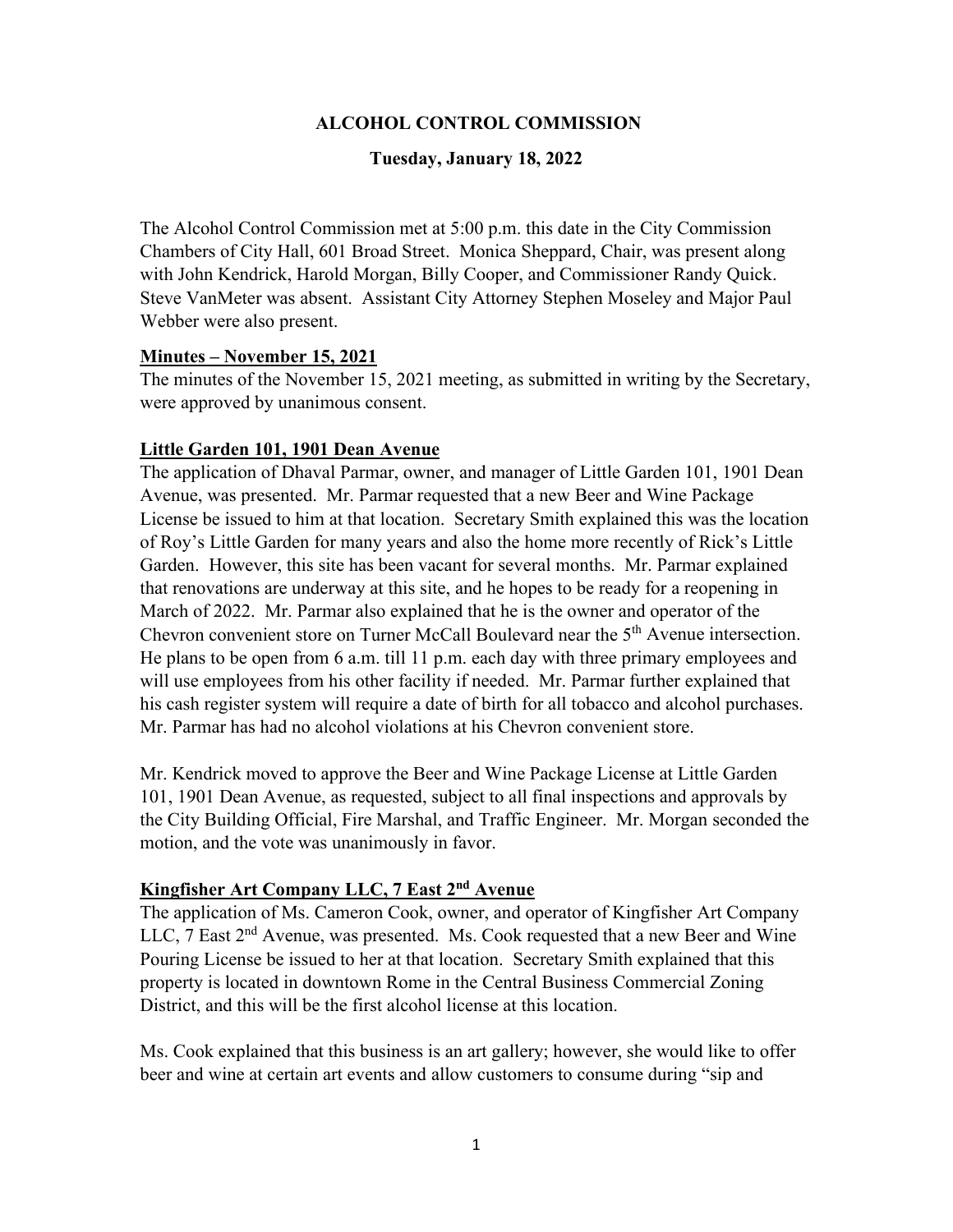paint" events. Ms. Cook may also rent this space out for special events where alcohol could be consumed.

Ms. Cook was cautioned about the proper service of alcohol including situations where the customers may bring their own alcohol. Steps should be taken to ensure that there is no underage sales or consumption.

Mr. Kendrick moved to approve the Beer and Wine Pouring License request as submitted. Mr. Morgan seconded, and the vote was unanimously in favor.

#### **Alcohol Ordinance Amendment – Wine Pouring and Consumption Hours**

Mr. Andrew Wright, owner, and operator of Eggs Up Grill, located in the East Bend Shopping Center, was present. Mr. Wright has recently been approved for a City of Rome Beer and Wine Pouring License. Mr. Wright was present to request that the Alcohol Control Commission consider amending the allowed hours of wine pouring and wine consumption. Presently, wine cannot be poured or consumed until 10 a.m. – the same time established for distilled spirits consumption. However, beer may be poured and consumed beginning at 6 a.m. The request before the ACC is to consider recommending that the wine pouring and consumption hours be amended to coincide with beer pouring hours. Mr. Wright would like to be able to serve champagne and mimosa drinks before 10 a.m.

After some discussion by the ACC members, Mr. Kendrick moved to recommend that the City Commission adopt an ordinance amendment which would alter the wine pouring and consumption hours from 10 a.m. until 6 a.m. Monday through Saturday. Mr. Morgan seconded the motion, and the vote was unanimously in favor. Sunday pouring hours are established by State Law (and local referendum) and are currently set at 11 a.m. The City Commission does not have the authority to amend the Sunday pouring hours.

This ordinance recommendation will be presented to the City Commission for First Reading at their January 24<sup>th</sup> meeting. It will be scheduled for Second Reading and vote on February 14<sup>th</sup>. Mr. Wright was invited to attend the City Commission meeting regarding this recommendation.

## **Police Report**

Rome Police Major Paul Webber was present and presented a police report for the previous two months. Major Webber commented on one incident of underage consumption that occurred at Peaches, 325 Broad Street. Major Webber stated that the security guard at Peaches called the Rome Police Department after a person underage was discovered to be consuming alcohol. The Police Department's investigation did not reveal any evidence of a violation by Peaches' employees. The alcohol could have been furnished to the individual by someone of age who purchased it. Major Webber stated the security guard at Peaches handled this matter appropriately.